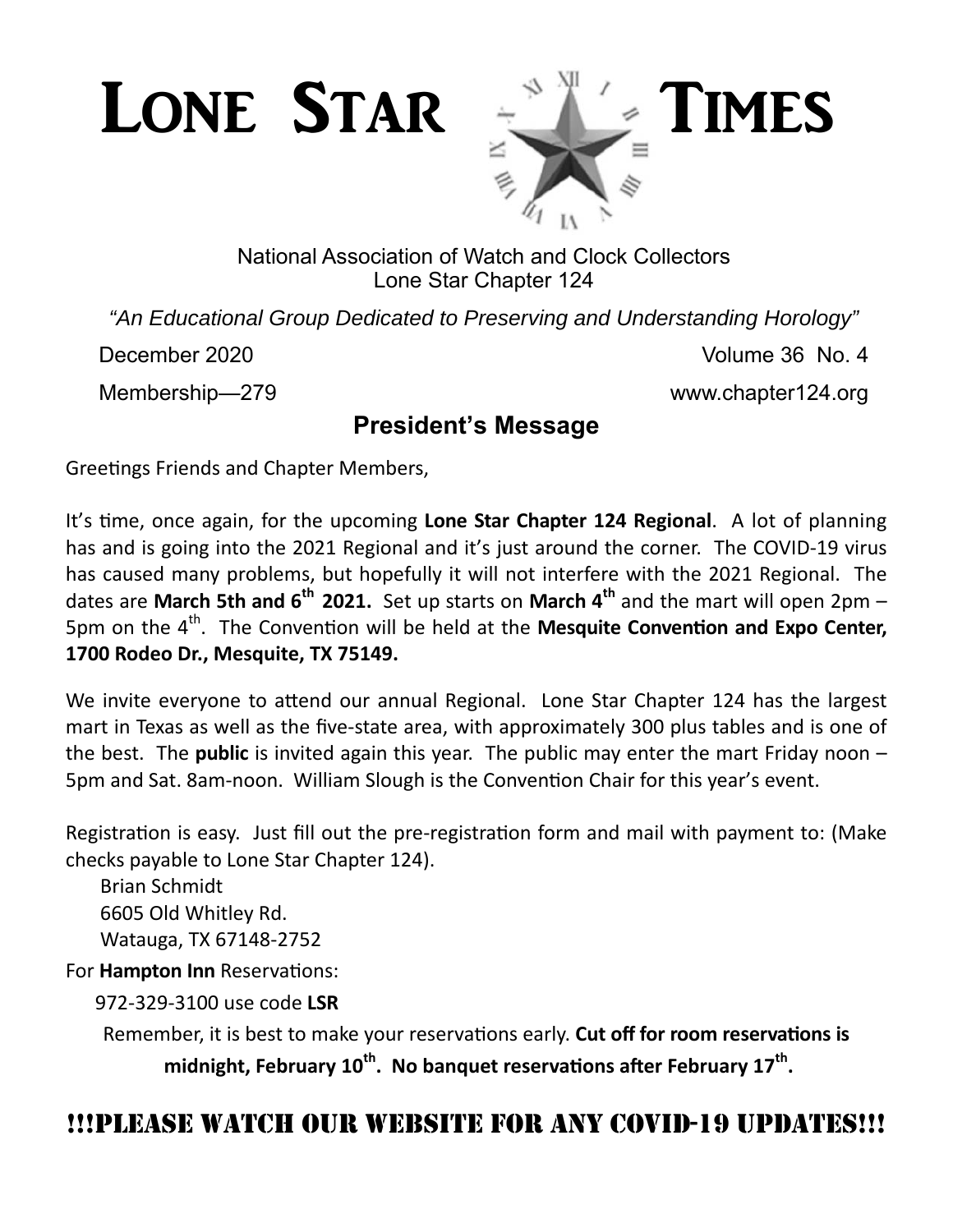

# **March 4th – 6th, 2021 Regional Registration Form EARLY ELECTRIC WATCHES & NOVELTY CLOCKS**

Mesquite Convention & Expo Center

1700 Rodeo Dr. Mesquite, TX 75149

Set up is 3/4/2021 noon – 2:00pm with 4 or more tables. Less than 4 tables, 2pm-3:30pm. All pre-registered table holders pick up packets at the unloading dock. Pre-registered non table holders may pick up their packets at the mart entrance from 2-4:30pm. Doors close at 5:00 pm. **The Mart will be open 2pm – 5pm on Thursday March 4th.**

**Host Hotel Holiday Inn Express Hampton Inn and Suites Mesquite, TX 844-429-6524 972-329-3100 use code LSR Fairfield Inn & Suites Standard Room \$92.00 Suite \$112.00 Mesquite, TX 888-217-5507**

All pre-registrations received by February 26<sup>th</sup> will be confirmed by mail or email. Refunds granted up February 26<sup>th</sup>. **After February 26th price will be \$40.00 at the door.** Tables must be set up and displayed in the Mart. Only horological items may be bought and sold in the Mart. Only members of NAWCC, their partners, their children under 18, and paid public will be admitted into the Mart. No animals, except service dogs, will be allowed in the Mart. Banquet reservations must be made by February  $17<sup>th</sup>$ , 2021. Hampton Inn requests reservations be made by 2/10/2021. NAWCC, officers and Chapter 124 members are not responsible for loss, damage, injury or illness

#### **NAWCC rules will govern!**

|                                                           |                | NAWCC#_____________                                             |              |
|-----------------------------------------------------------|----------------|-----------------------------------------------------------------|--------------|
| <b>SPOUSE NAME</b>                                        |                | _________________________CHILDREN NAME(S)______________________ |              |
| PHONE ( ) EMAIL                                           |                |                                                                 |              |
| <b>CITY</b>                                               |                |                                                                 |              |
| TOTAL NUMBER OF BADGES NEEDED                             |                |                                                                 |              |
|                                                           |                |                                                                 |              |
|                                                           | <b>QUANITY</b> | <b>PRICE EACH</b>                                               | <b>TOTAL</b> |
|                                                           |                | AFTER FEB. 26 <sup>TH</sup> \$40.00                             |              |
| <b>MART ADMITTANCE (Per Person through Feb26)</b>         |                | \$35.00                                                         |              |
| <b>CHILDREN UNDER 18</b>                                  |                | <b>FREE</b>                                                     | \$0.00]      |
| <b>STUDENTS (Student I.D. Required)</b>                   |                | \$10.00                                                         |              |
| <b>8-FT TABLE</b>                                         |                | \$35.00                                                         |              |
| <b>ELECTRICTY</b>                                         |                | \$35.00                                                         |              |
| FRIDAY NIGHT BANQUET (PRE-REGISTRATION ONLY)              |                | \$35.00                                                         |              |
| Circle one dish: meat or vegetarian                       | Total badges   | <b>Total Enclosed</b>                                           |              |
| Make checks Payable to Lone Star Chapter 124 and Mail to: |                |                                                                 |              |
| Brian Schmidt, 6605 Old Whitley Rd., Watauga, TX 76148;   |                |                                                                 |              |
| brians682@yahoo.com 817-879-7555                          |                |                                                                 |              |
|                                                           |                |                                                                 |              |
|                                                           |                |                                                                 |              |
|                                                           |                |                                                                 |              |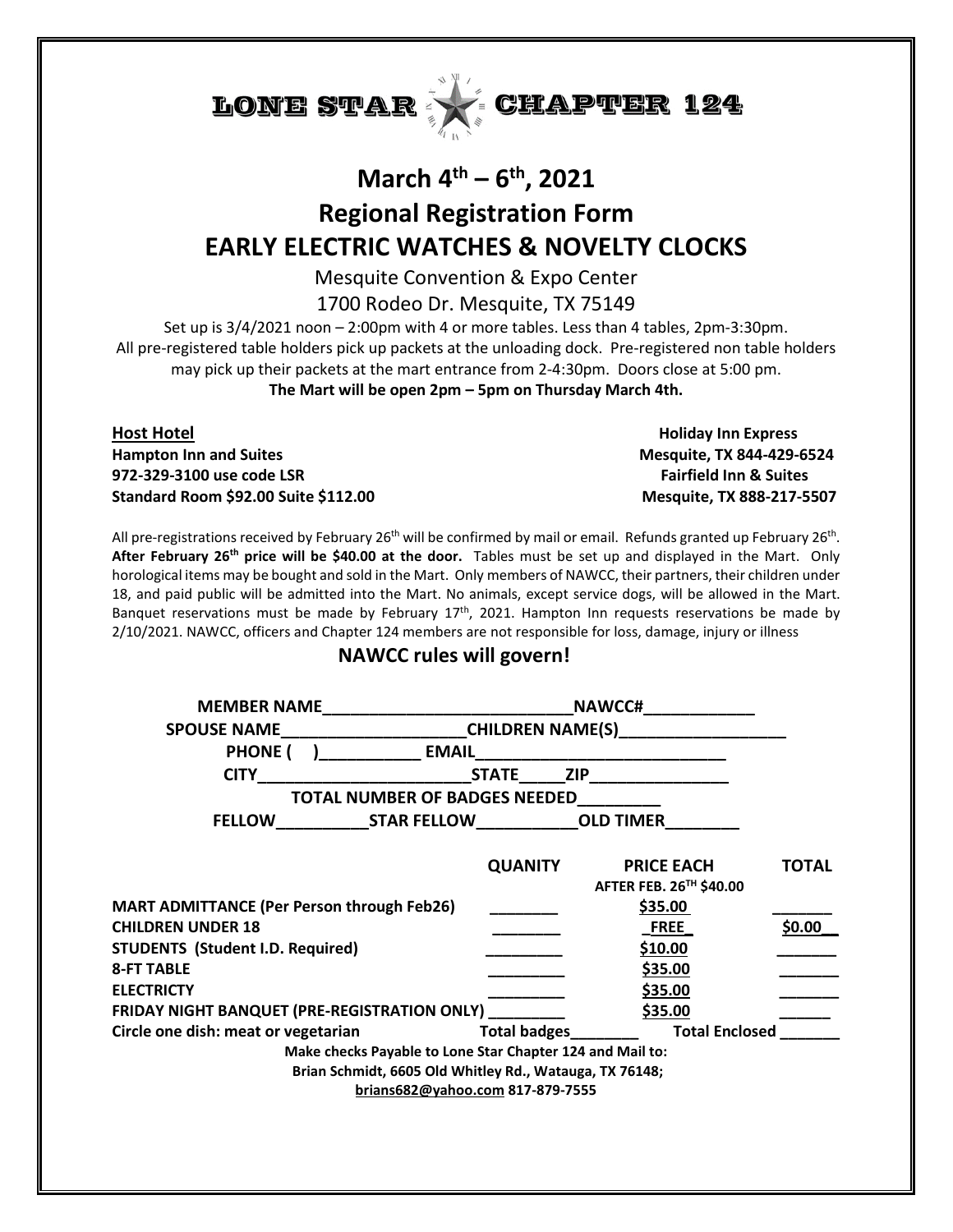|  |  | <b>LONE STAR TIMES</b> |
|--|--|------------------------|
|--|--|------------------------|

| December 2020 | Volume 36 No. | Page |
|---------------|---------------|------|
|               |               |      |

#### **EXHIBIT:**

This year's exhibit is **Electric Watches and Novelty Clocks** and will feature Hamilton Watches and other clocks that tell a story. On March 5<sup>th</sup>, Jarret Harkness and Clinton Kleen will pre**sent a History of Hamilton Electric Watches and Novelty clocks** , as well as a walk‐through of the exhibit.

| March $5^{th}$ :          |                                                                                                                                                          |  |
|---------------------------|----------------------------------------------------------------------------------------------------------------------------------------------------------|--|
| <b>Other Speakers:</b>    | Ed Sass, "What About Time, Sundials and Calendars"<br><b>Stanley McMahan, "Quartz Watches"</b><br>Mary Ellen Bell and Nick Lerescu "Horological Travels" |  |
| <b>Demos in the Mart:</b> | <b>Richard Cox, "Re-silvering Dials"</b>                                                                                                                 |  |

#### **Friday Night Auction & Banquet:**

 $5:00$  pm  $-6:00$  pm preview of Auction items. 6:00 pm Banquet in Ballroom A with a cash bar followed by a live Auction. There will be free appetizers for those registered prior to the Banquet.

| March 6 <sup>th</sup> |                                         |
|-----------------------|-----------------------------------------|
| Demo in the Mart:     | <b>Cathy Slough, "Children's Table"</b> |

#### **Speakers and Demonstrations are Subject to Change**

#### **Door prize:**

A Hamilton Watch will be given away at 11:00 am, March 6<sup>th</sup>.

If you have auction items you would like to add to our Friday night Auction, contact Bruce Wooldridge by emailing bawool@suddenlinkmail.com or call 903‐571‐3093.

**Don't forget these events planned for the 2021 Lone Star Regional**  Social hour and silent auction with a Cash Bar Thursday evening Banquet with a Cash Bar prior to the Auction on Friday evening **Grand Door Prize on Saturday morning 11:00 "Hamilton Watch"**

*Tim Brownlee* 

President